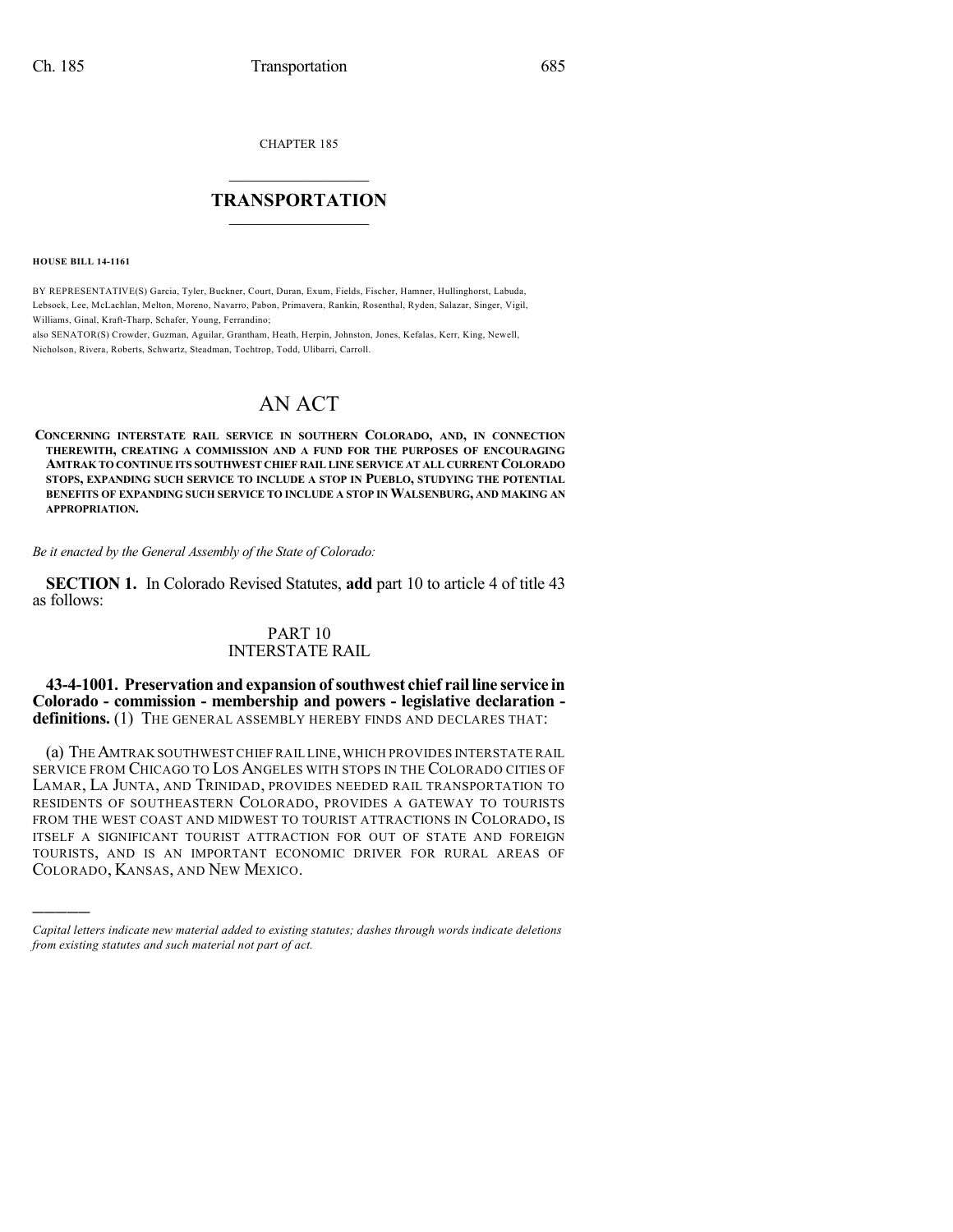(b) AMTRAK OPERATES THE SOUTHWEST CHIEFRAIL LINE IN KANSAS,COLORADO, AND NEW MEXICO ON OLDER TRACKS OWNED BY THE BURLINGTON NORTHERN AND SANTA FE RAILWAY THAT REQUIRE EXPENSIVE UPGRADES AND MAINTENANCE, WHICH THE RAILWAY AND AMTRAK ARE UNABLE TO PAY FOR IN FULL, AND IS CONSIDERING REROUTING THE SOUTHWEST CHIEF RAIL LINE AND DISCONTINUING SERVICE TO COLORADO, WESTERN KANSAS, AND NORTHERN NEW MEXICO.

(c) BECAUSE THE POSSIBLE REROUTING OF THE SOUTHWEST CHIEF RAIL LINE AWAY FROM COLORADO WOULD LEAVE RESIDENTS OF SOUTHEAST COLORADO WITHOUT NEEDED INTERSTATE RAIL TRANSPORTATION, COMPLICATE ACCESS TO COLORADO TOURIST ATTRACTIONS FOR TOURISTS FROM THE WEST COAST AND MIDWEST, ELIMINATE A SIGNIFICANT TOURIST ATTRACTION, AND CAUSE ECONOMIC AND EMPLOYMENT LOSSES IN COLORADO, IT IS IN THE BEST INTERESTS OF THE STATE TO TRY TO PREVENT THAT REROUTING AND ENSURE THAT THE SOUTHWEST CHIEF RAIL LINE CONTINUES TO PROVIDE RAIL SERVICE IN COLORADO.

(d) IN ADDITION TO SUPPORTING THE PASSENGER RAIL INDUSTRY, THE GENERAL ASSEMBLY ALSO CONSIDERS THE GROWTH OF THE FREIGHT RAIL INDUSTRY TO BE OF CRITICAL IMPORTANCE TO THE STATE AND THEREFORE INTENDS THAT ANY EXPANSION OF PASSENGER RAIL ONLY BE DONE IN COORDINATION WITH THE FREIGHT RAIL INDUSTRY.

(2) THE GENERAL ASSEMBLY FURTHER FINDS AND DECLARES THAT:

(a) IN ADDITION TO PRESERVING EXISTING SOUTHWEST CHIEF RAIL LINE SERVICE, MODIFYING THE ROUTE OF THE SOUTHWEST CHIEF RAIL LINE TO INCLUDE A STOP IN PUEBLO WOULD BENEFIT THE STATE BY:

(I) PROVIDING INTERSTATE RAIL SERVICE TO RESIDENTS OF PUEBLO,THE LARGEST METROPOLITAN AREA IN SOUTHERN COLORADO;

(II) CREATING AN ADDITIONAL INTERSTATE RAIL CONNECTION THAT:

(A) RESIDENTS OF THE RAPIDLY GROWING FRONT RANGE AND CERTAIN OTHER CITIES THROUGHOUT COLORADO CAN IMMEDIATELY ACCESS THROUGH EXISTING CONVENIENT, EFFICIENT, AND SEAMLESS INTRASTATE FIXED ROUTE AND CHARTER BUS SERVICES AND POTENTIALLY ACCESS IN THE FUTURE THROUGH NORTH-SOUTH RAIL SERVICE ALONG THE ENTIRE FRONT RANGE; AND

(B) TOURISTS CAN USE TO LINK TO BUS SERVICES AND POTENTIAL FUTURE NORTH-SOUTH RAIL SERVICES AND THEREBY MORE EASILY ACCESS TOURIST ATTRACTIONS THROUGHOUT THE STATE; AND

(III) BRINGING ADDITIONAL TOURISTS AND ATTENDANT ECONOMIC GROWTH DIRECTLY TO THE PUEBLO AREA, AND PROVIDING ADDITIONAL JOBS IN THE PUEBLO AREA.

(b) EXPLORING THE POTENTIAL BENEFITS, INCLUDING BUT NOT LIMITED TO BENEFITS OF INCREASED TOURISM AND OTHER ECONOMIC BENEFITS, OF FURTHER MODIFYING THE ROUTE OF THE SOUTHWEST CHIEF RAIL LINE TO INCLUDE A STOP IN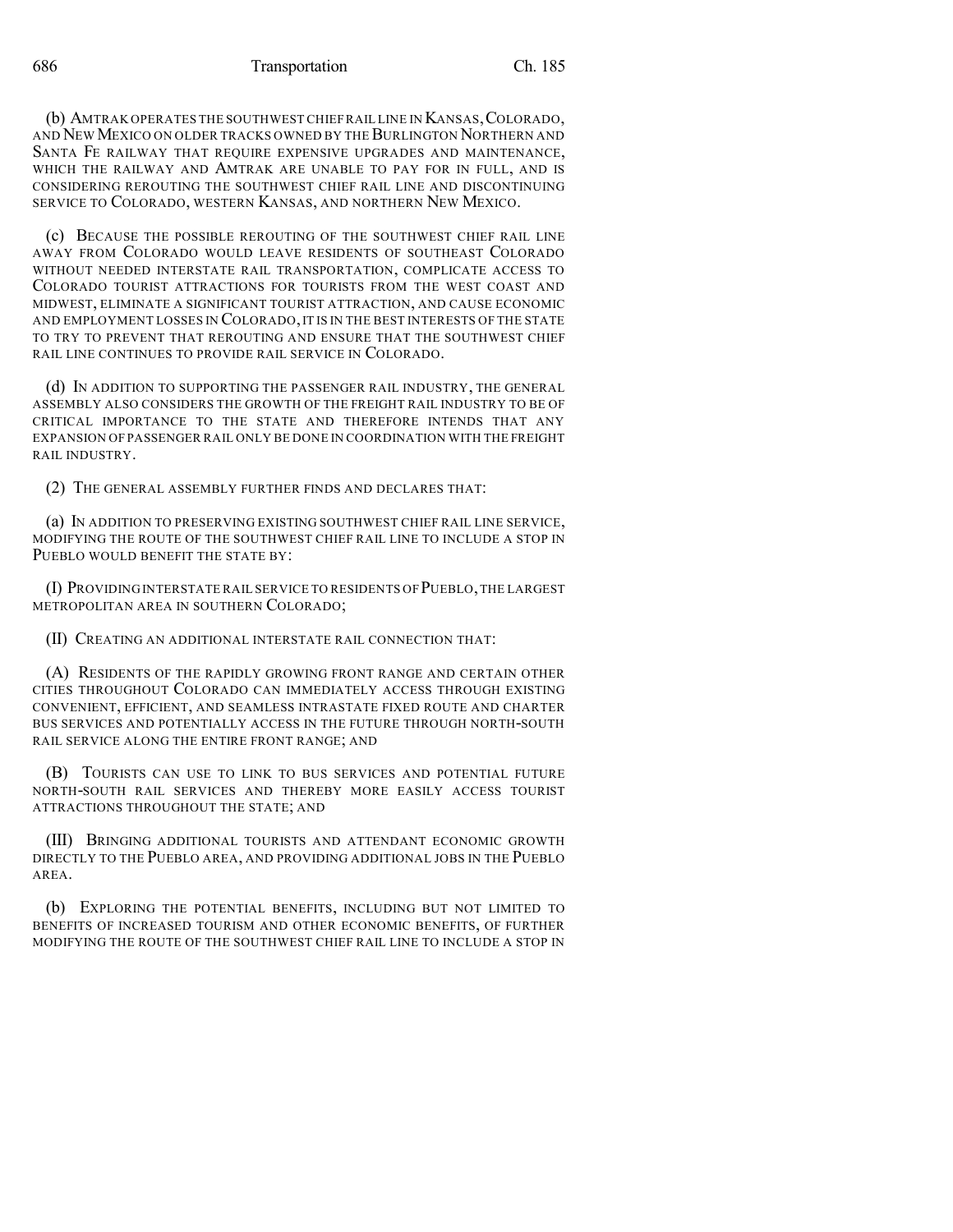## Ch. 185 Transportation 687

WALSENBURG IS ALSO IN THE BEST INTERESTS OF THE STATE;

(c) THERE HAVE BEEN PRELIMINARY DISCUSSIONS BETWEEN AMTRAK, THE BURLINGTON NORTHERN AND SANTA FE RAILWAY,AND THE STATES OF COLORADO, KANSAS, AND NEW MEXICO ABOUT SHARING THE COSTS OF FUNDING THE TRACK UPGRADES AND MAINTENANCE NEEDED TO PRESERVE SOUTHWEST CHIEF RAIL LINE SERVICE IN WESTERN KANSAS, SOUTHEASTERN COLORADO AND NORTHERN NEW MEXICO, AND IT IS NECESSARY AND APPROPRIATE TO ENCOURAGE THE CONTINUATION OF SUCH DISCUSSIONS AND CONVEY TO ALL OTHER INVOLVED PARTIES THAT:

(I) THE STATE OF COLORADO STRONGLY SUPPORTS THE EFFORT TO PRESERVE THAT SERVICE; AND

(II) CONTINUING TO PURSUE A COOPERATIVE APPROACH OFFERS THE BEST PROSPECTS FOR BOTH PREVENTING THE REROUTING OF THE SOUTHWEST CHIEF RAIL LINE AWAY FROM WESTERN KANSAS, COLORADO, AND NORTHERN NEW MEXICO AND EXPANDING SUCH SERVICE TO INCLUDE A STOP IN PUEBLO; AND

(d) IT IS THEREFORE NECESSARY AND APPROPRIATE TO:

(I) CREATE THE SOUTHWEST CHIEF RAIL LINE ECONOMIC DEVELOPMENT, RURAL TOURISM, AND INFRASTRUCTURE REPAIR AND MAINTENANCE COMMISSION AND THE SOUTHWEST CHIEF RAIL LINE ECONOMIC DEVELOPMENT, RURAL TOURISM, AND INFRASTRUCTURE REPAIR AND MAINTENANCE FUND;

(II) DEPOSIT INTO THE FUND ANY MONEY THAT MAY BECOME AVAILABLE TO THE STATE FOR THE PURPOSES OF ENSURING THAT THE AMTRAK SOUTHWEST CHIEF RAIL LINE CONTINUES TO PASS THROUGH COLORADO AND THAT AN ADDITIONAL STOP IN PUEBLO IS ADDED TO THE LINE; AND

(III) SPECIFY THAT THE COMMISSION MAY EXPEND MONEYS FROM THE FUND ONLY IN FURTHERANCE OF SUCH PURPOSES, ONLY TO THE EXTENT APPROPRIATED BY THE GENERAL ASSEMBLY, AND ONLY FOR:

(A) THE COMMISSION'S ADMINISTRATIVE AND STAFFING EXPENSES;

(B) THE COSTS OF ANY NECESSARY STUDIES; AND

(C) ONLY IF A FORMAL AGREEMENT IS REACHED UNDER WHICH AMTRAK, THE BURLINGTON NORTHERN AND SANTA FE RAILWAY, AND THE STATES OF KANSAS, COLORADO, AND NEW MEXICO ALL AGREE TO MAKE NECESSARY FINANCIAL CONTRIBUTIONS AND TAKE OTHER SPECIFIED ACTIONS NEEDED TO ENSURE THE ACHIEVEMENT OF SUCH PURPOSES, TRACK UPGRADES, MAINTENANCE, AND OTHER REQUIRED ACTIONS TO BE FUNDED UNDER THE TERMS OF THE AGREEMENT.

(3) AS USED IN THIS PART 10, UNLESS THE CONTEXT OTHERWISE REQUIRES:

(a) "COMMISSION" MEANS THE SOUTHWEST CHIEF RAIL LINE ECONOMIC DEVELOPMENT,RURAL TOURISM,AND INFRASTRUCTURE REPAIR AND MAINTENANCE COMMISSION CREATED IN SUBSECTION (4) OF THIS SECTION.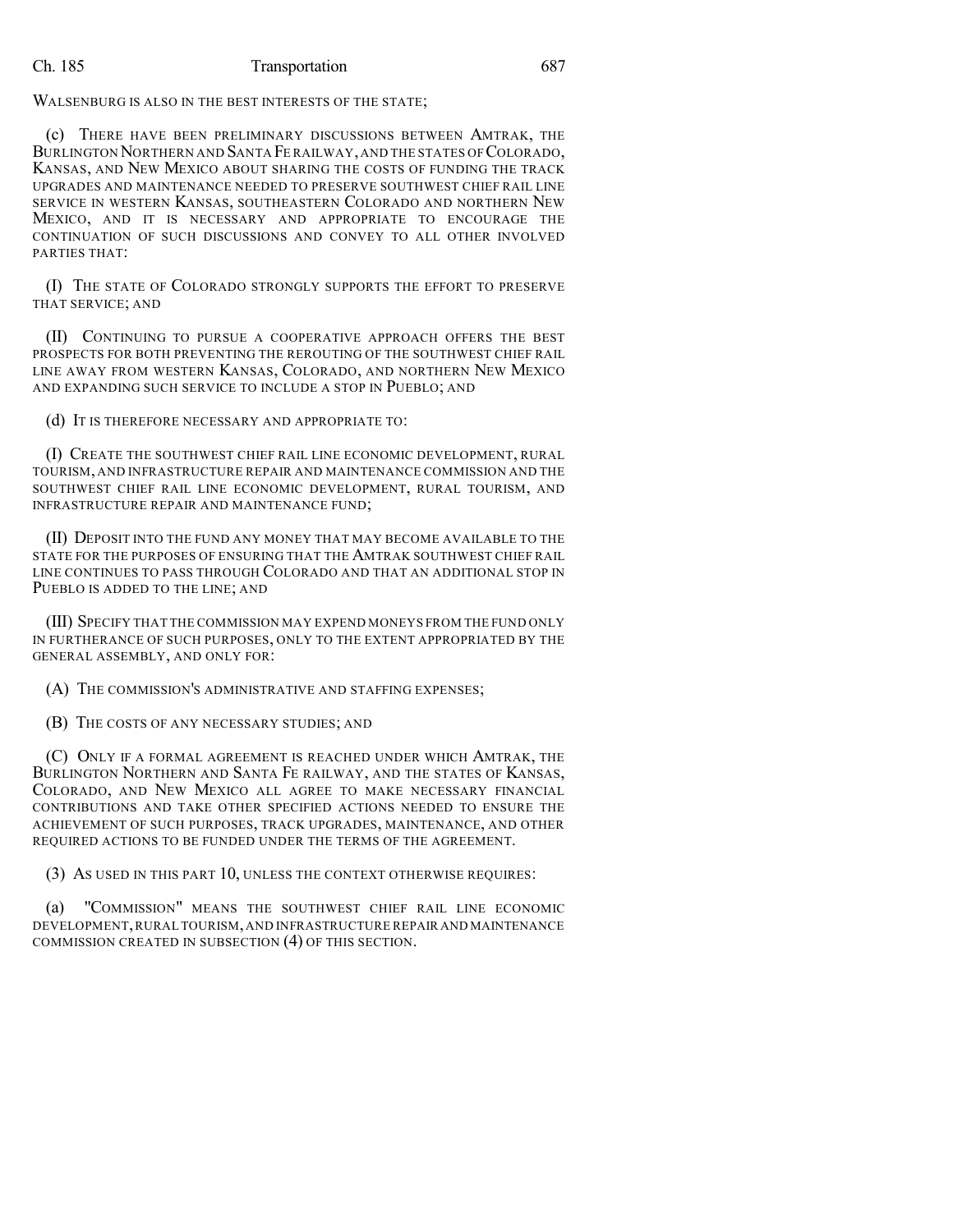(b) "FUND" MEANS THE SOUTHWEST CHIEF RAIL LINE ECONOMIC DEVELOPMENT, RURAL TOURISM, AND INFRASTRUCTURE REPAIR AND MAINTENANCE FUND CREATED IN SECTION 43-4-1002.

(4) (a) THE SOUTHWEST CHIEF RAIL LINE ECONOMIC DEVELOPMENT, RURAL TOURISM, AND INFRASTRUCTURE REPAIR AND MAINTENANCE COMMISSION IS CREATED IN THE DEPARTMENT OF TRANSPORTATION. THE COMMISSION SHALL EXERCISE ITS POWERS AND PERFORM ITS DUTIES AS IF THE SAME WERE TRANSFERRED TO THE DEPARTMENT BY A **TYPE 1** TRANSFER, AS DEFINED IN SECTION 24-1-105, C.R.S.THE COMMISSION CONSISTS OFTHE FOLLOWING FIVE MEMBERS APPOINTED BY THE GOVERNOR AS FOLLOWS:

(I) ONE REPRESENTATIVE OF THE TOURIST INDUSTRY IN COLORADO;

(II) ONE MEMBER WHO IS A PUBLIC RAIL TRANSPORTATION ADVOCATE;

(III) ONE REPRESENTATIVE OF THE FREIGHT RAIL INDUSTRY;

(IV) ONE RESIDENT OF LAS ANIMAS, OTERO, OR PROWERS COUNTY WHO HAS PUBLICLY ADVOCATED FOR PUBLIC RAIL; AND

(V) ONE RESIDENT OF PUEBLO OR HUERFANO COUNTY WHO HAS PUBLICLY ADVOCATED FOR PUBLIC RAIL.

(b) IN ADDITION TO THE FIVE MEMBERS OF THE BOARD, THE BOARD INCLUDES THE FOLLOWING TWO APPOINTED ADVISORS, WHO SHALL ATTEND BOARD MEETINGS AND ADVISE THE BOARD BUT ARE NOT VOTING MEMBERS OF THE BOARD:

(I) AN EMPLOYEE OF THE DEPARTMENT OF TRANSPORTATION, APPOINTED BY THE EXECUTIVE DIRECTOR OF THE DEPARTMENT; AND

(II) AN EMPLOYEE OF AMTRAK, APPOINTED BY THE PRESIDENT OF AMTRAK.

(c) APPOINTING AUTHORITIES SHALL APPOINT THE INITIAL MEMBERS AND APPOINTED ADVISORS OF THE COMMISSION NO LATER THAN SEPTEMBER 1, 2014. MEMBERS SHALL SERVE FOR TERMS OF FOUR YEARS; EXCEPT THAT THE INITIAL TERMS OF THREE OF THE MEMBERS APPOINTED BY THE GOVERNOR, AS DESIGNATED BY THE GOVERNOR, ARE TWO YEARS.THE COMMISSION SHALL ELECT A CHAIR FROM ITS MEMBERS AT ITS FIRST MEETING.MEMBERS SERVE WITHOUT COMPENSATION BUT RECEIVE REIMBURSEMENT FOR EXPENSES.

(5) (a) THE MISSION OF THE COMMISSION IS TO COORDINATE AND OVERSEE EFFORTS BY THE STATE AND LOCAL GOVERNMENTS AND COOPERATE WITH THE STATES OF KANSAS AND NEW MEXICO,AMTRAK,AND THEBURLINGTON NORTHERN AND SANTA FE RAILWAY TO ENSURE CONTINUATION OF EXISTING AMTRAK SOUTHWEST CHIEF RAIL LINE SERVICE IN THE STATE, EXPANSION OF SUCH SERVICE TO INCLUDE A STOP IN PUEBLO, AND EXPLORATION OF THE BENEFITS OF ADDING AN ADDITIONAL STOP IN WALSENBURG.

(b) IN FURTHERANCE OF ITS MISSION, AND IN ADDITION TO ANY OTHER POWERS AND DUTIES AS SPECIFIED IN THIS PART 10, THE COMMISSION HAS THE FOLLOWING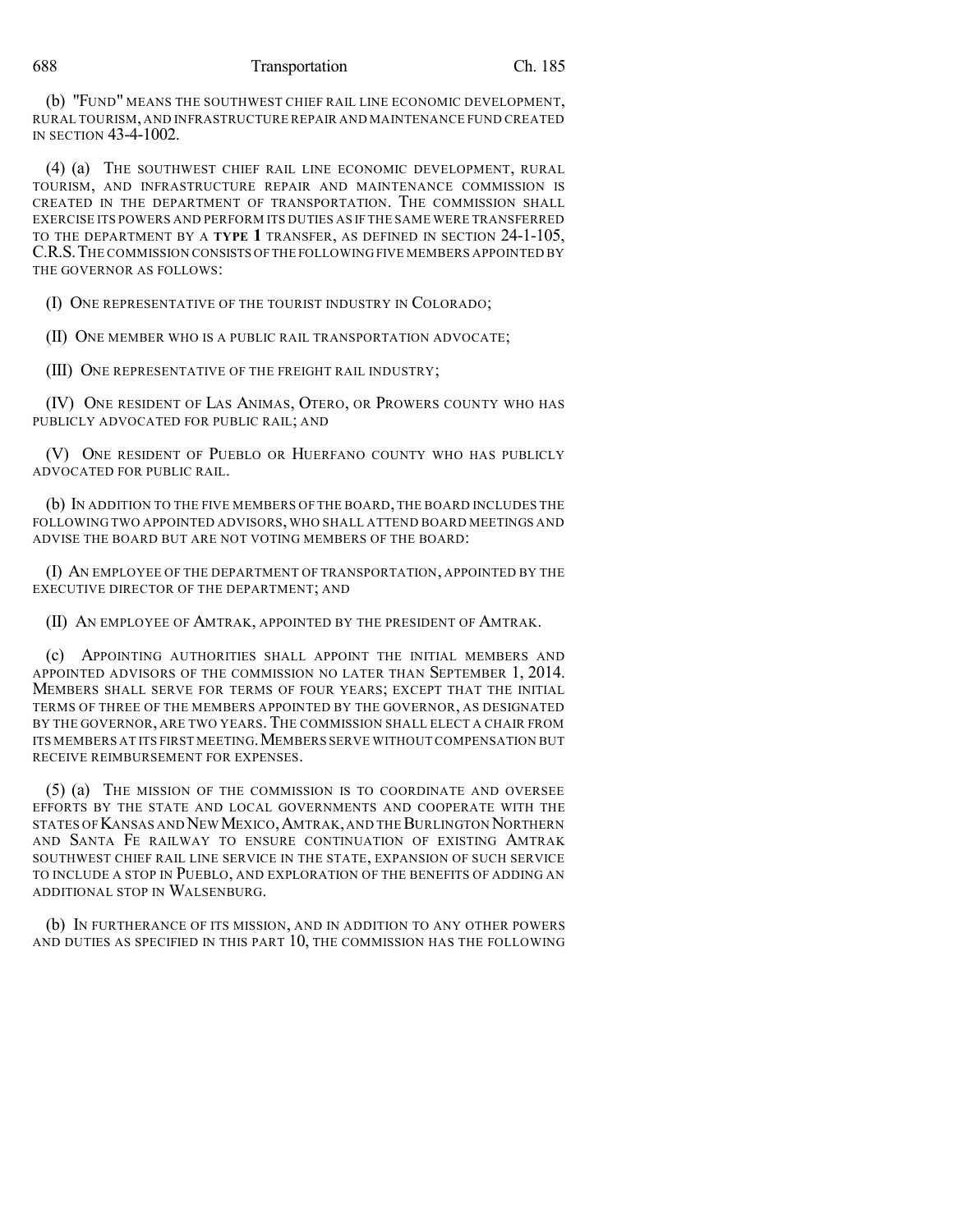POWERS:

(I) TO ADOPT BYLAWS FOR THE REGULATION OF ITS AFFAIRS AND THE CONDUCT OF ITS BUSINESS;

(II) TO ACCEPT CONTRIBUTIONS TO AND EXPEND MONEYS FROM THE FUND AS AUTHORIZED BY SECTION 43-4-1002;

(III) TO ENTER INTO MEMORANDUMS OF UNDERSTANDING AND INTERGOVERNMENTAL AGREEMENTS WITH AGENCIES AND POLITICAL SUBDIVISIONS OF THIS STATE;

(IV) TO CONTRACT FOR NECESSARY SERVICES;

(V) TO ENTER INTO MULTISTATE AGREEMENTS; AND

(VI) TO HAVE AND EXERCISE ALL POWERS NECESSARY OR INCIDENTAL TO OR IMPLIED FROM THE SPECIFIC POWERS AND DUTIES GRANTED IN THIS PART 10.

**43-4-1002. Southwest chief rail line economic development, rural tourism, and infrastructure repair and maintenance fund - creation - use of fund.** (1) THE SOUTHWEST CHIEF RAIL LINE ECONOMIC DEVELOPMENT, RURAL TOURISM, AND INFRASTRUCTURE REPAIR AND MAINTENANCE FUND IS CREATED IN THE STATE TREASURY. THE FUND CONSISTS OF ANY MONEYS, INCLUDING BUT NOT LIMITED TO ANY GIFTS, GRANTS, OR DONATIONS, RECEIVED BY THE STATE FROM THE FEDERAL GOVERNMENT, LOCAL GOVERNMENTS, PUBLIC-PRIVATE PARTNERSHIPS, OR ANY OTHER PERSON, OR AS A RESULT OF ANY VOTER-APPROVED BALLOT MEASURE, THAT ARE DEDICATED FOR THE PURPOSES OF ENSURING THAT THE AMTRAK SOUTHWEST CHIEF RAIL LINE CONTINUES TO PASS THROUGH COLORADO AND THAT AN ADDITIONAL STOP IN PUEBLO IS ADDED TO THE LINE, AND ANY OTHER MONEYS THAT THE GENERAL ASSEMBLY MAY APPROPRIATE OR TRANSFER TO THE FUND. INTEREST AND INCOME EARNED ON THE DEPOSIT AND INVESTMENT OF MONEYS IN THE FUND AND ALL UNENCUMBERED AND UNEXPENDED MONEYS IN THE FUND AT THE END OF ANY FISCAL YEAR REMAIN IN THE FUND. SUBJECT TO ANNUAL APPROPRIATION BY THE GENERAL ASSEMBLY, THE COMMISSION MAY EXPEND MONEYS FROM THE FUND FOR ITS ADMINISTRATIVE AND STAFFING EXPENSES AND FOR THE COSTS OF ANY NECESSARY STUDIES. SUBJECT TO ANNUAL APPROPRIATION AND THE LIMITATIONS SET FORTH IN SUBSECTION (2) OF THIS SECTION, THE COMMISSION MAY ALSO EXPEND MONEYS FROM THE FUND FOR RAIL REPLACEMENT OR OTHER IMPROVEMENTS TO THE PORTION OF THE BURLINGTON NORTHERN AND SANTA FE RAILWAY LINE USED TO PROVIDE EXISTING AMTRAK SOUTHWEST CHIEF RAIL LINE SERVICE IN COLORADO AND TO PAY COSTS ASSOCIATED WITH THE EXPANSION OF SOUTHWEST CHIEF RAIL LINE SERVICE TO INCLUDE A STOP IN PUEBLO.

(2) THE COMMISSION MAY ONLY EXPEND MONEYS FROM THE FUND FOR THE PURPOSES OF RAIL REPLACEMENT OR OTHER IMPROVEMENTS OR FOR COSTS ASSOCIATED WITH THE EXPANSION OF SOUTHWEST CHIEF RAIL LINE SERVICE TO INCLUDE A STOP IN PUEBLO IF:

(a) AMTRAK CONFIRMS IN WRITING THAT THE SOUTHWEST CHIEF RAIL LINE WILL CONTINUE TO STOP IN LAMAR, LA JUNTA, AND TRINIDAD, THAT THE SOUTHWEST